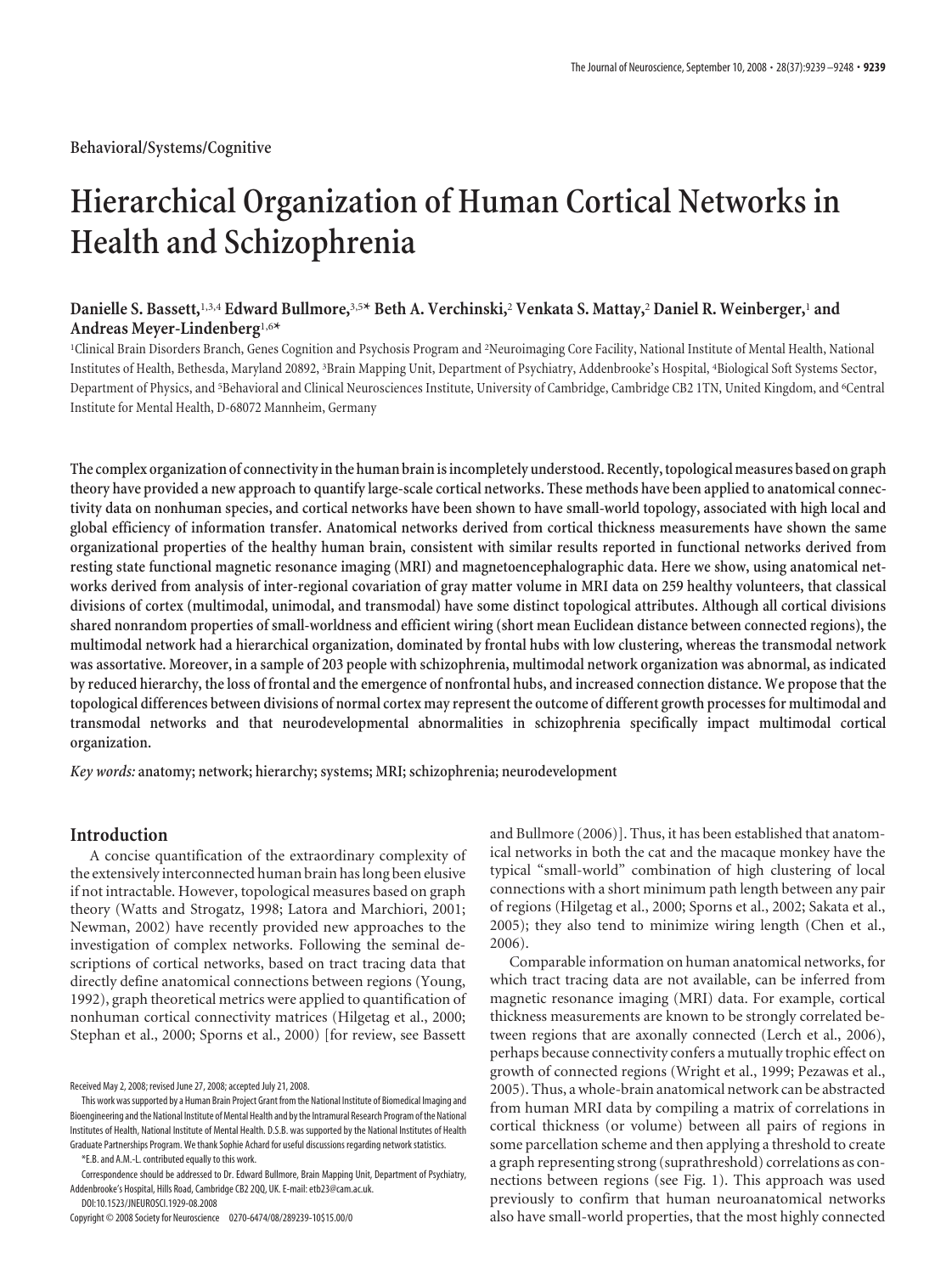regions, or "hubs," of the network tend to be areas of association cortex, and that the network has a modular community structure (Chen et al., 2008; He et al., 2008). Importantly, many of these results are consistent with recent graph theoretical analyses of human brain functional networks in a no-task or "resting" state (Salvador et al., 2005; Achard et al., 2006; Bassett et al., 2006; Achard and Bullmore, 2007), indicating a degree of topological isomorphism between whole-brain structural and functional networks.

The classical divisions of cerebral cortex (unimodal, multimodal, and transmodal), originally defined by regional cytoarchitectonic characteristics, are known to support very different functions (Mesulam, 1998). Although it seems reasonable to expect that these varied functions are reflected in division-specific organization of anatomical connections between regions, no data are currently available to test this hypothesis. One of the principal goals of this study was therefore to assess the commonalities and differences in network organization of the principal human cortical divisions. To do this, we used several topological measures (including hierarchy and degree correlation, as formally defined in Materials and Methods) and an estimate of the spatial separation between connected regional nodes (connection distance).

Moreover, if topological measures of anatomical network organization are functionally and/or pathophysiologically relevant, we might expect them to be impacted by neuropsychiatric disorders, such as schizophrenia, that are associated with abnormal cognitive function and measures suggestive of disordered anatomical connectivity (Volkow et al., 1988; Weinberger et al., 1992; Bullmore et al., 1997; Meyer-Lindenberg et al., 2001). Another major goal of this study was therefore to investigate whether topological and distance metrics of anatomical network organization were significantly abnormal in people with schizophrenia.

# **Materials and Methods**

## *Sample*

Two hundred three patients with schizophrenia and related spectrum disorders (diagnosed according to *Diagnostic and Statistical Manual of Mental Disorders IV*criteria) and 259 healthy volunteers were recruited as part of the Clinical Brain Disorders Branch/National Institute of Mental Health Genetic Study of Schizophrenia [National Institutes of Health Study Grant NCT 00001486, Daniel R. Weinberger, principal investigator] (supplemental Table 1*A–D*, available at www.jneurosci.org as supplemental material). Additional details of the sampling protocol and full exclusion criteria are described by Egan et al. (2000). In the patient group, 81% had a diagnosis of schizophrenia, 12% had schizoaffective disorder, and 7% had psychosis not otherwise specified.

The two groups were matched for age, but the schizophrenia group included more males and had lower mean intelligence quotient and years of education than the volunteer group. All the patients were receiving antipsychotic drugs and other medication at the time of study; none of the healthy volunteers were taking psychoactive medication (Egan et al., 2000).

### *Acquisition and preprocessing of MRI data*

A high-resolution magnetic resonance image of brain anatomy was acquired from each participant using a GE Signa system (GE Healthcare) operating at 1.5 T at the National Institute of Mental Health. A threedimensional volume of T1-weighted data, comprising 124 sections in the sagittal plane, was acquired using a spoiled gradient recall sequence with the following parameters: repetition time, 24 ms; echo time, 5 ms; number of excitations, 1; flip angle, 45°; matrix size, 256  $\times$  256; field of view, 24  $\times$  24 cm; voxel resolution (in *x*, *y*, *z* dimensions), 0.975  $\times$  0.975  $\times$  1.5 mm<sup>3</sup>. Participants were scanned in random order with respect to diagnosis. Quality control procedures were as described previously (Egan et al., 2000).

|  | Table 1. Areas allocated to transmodal, unimodal, and multimodal systems |
|--|--------------------------------------------------------------------------|
|--|--------------------------------------------------------------------------|

| Transmodal      | Unimodal | Multimodal |
|-----------------|----------|------------|
| ObF (11)        | PSs(1)   | FEF(8)     |
| ObF (12)        | PSs(2)   | D LpF(9)   |
| $\ln s(13)$     | PSs(3)   | FPo (10)   |
| Ins (14)        | PrM (4)  | V3(19)     |
| Ins (15)        | SsA(5)   | lnT(20)    |
| $\ln s(16)$     | SuM (6)  | MiT (21)   |
| <b>VPC (23)</b> | SsA(7)   | SuT (22)   |
| VAC (24)        | FEF(8)   | PHg (36)   |
| SbG(25)         | PVi (17) | lnT(37)    |
| EcS $(26)$      | ViA (18) | AnG (39)   |
| <b>RPH (27)</b> | PrA (41) | SmG(40)    |
| PER (28)        | AuA (42) | SbC(43)    |
| ReS (29)        | SbC(43)  | pTr (44)   |
| Cin (30)        |          | p0p (45)   |
| DPC (31)        |          | DLpF (46)  |
| DAC (32)        |          | InpF(47)   |
| ACC (33)        |          |            |
| AER (34)        |          |            |
| PeR (35)        |          |            |
| TPo (38)        |          |            |
| RSb (48)        |          |            |

Regional categorizations were based on previous work (Mesulam, 1998). Brodmann's areas areshown in parentheses. ObF, Orbitofrontal; Ins, insula; VPC, ventral posterior cingulate; VAC, ventral anterior cingulate; SbG, subgenual; EcS, ectosplenial; RPH, rostral parahippocampus; PER, posterior entorhinal; ReS, retrosplenial; Cin, cingulate; DPC, dorsal posterior cingulate; DAC, dorsal anterior cingulate; ACC, anterior cingulate; AER, anterior entorhinal; PeR, perirhinal; TPo, temporopolar; RSb, retrosubicular; PSs, primary somatosensory; PrM, primary motor; SsA, somatosensory association; SuM, supplementary motor; FEF, frontal eye field; PVi, primary visual; ViA, visual association; PrA, primary auditory; AuA, auditory association; SbC, subcentral area; DLpF, dorsolateral prefrontal cortex; FPo, frontopolar; InT, inferior temporal: MiT, middle temporal; SuT, superior temporal; PHq, parahippocampal gyrus; InT, inferior temporal; AnG, angular gyrus; SmG, supramarginal gyrus; SbC, subcentral area; pTr, pars triangularis; pOp, pars opercularis; InpF, inferior prefrontal.

Overall, the preprocessing pipeline included the following steps: inhomogeneity correction; stripping of skull and other noncerebral tissues; probabilistic tissue classification of gray matter, white matter, and CSF density at each voxel; nonlinear normalization of each image with a custom T1-weighted template image [based on a previous sample of 171 healthy volunteers scanned using the same system and sequence (Pezawas et al., 2004)]; modulation of the gray matter densities in the normalized images by the determinant of the Jacobian of the normalization function to provide an estimate of gray matter volume at each voxel (Good et al., 2001). These operations were implemented using SPM2 software (Statistical Parametric Mapping, http://www. fil.ion.ucl.ac.uk/spm/).

We then estimated the total gray matter volume for each of  $n = 104$ brain regions in each participant. The 104 regions comprised 48 cortical regions in each hemisphere, corresponding approximately to classical Brodmann areas (BAs), as well as the amygdala, the hippocampus, the striatum, and the thalamus bilaterally. Regions were defined anatomically by previous template images (Pick-Atlas, Advanced Neuroscience Imaging Research Core, http://www.fmri.wfubmc.edu; MRIcro, http:// www.sph.s.c.edu/comd/rorden/mricro.html) that were registered with the gray matter volume maps by an affine registration. Cortical areas were further categorized into transmodal *T*, unimodal *U*, or multimodal *M* divisions using previously published criteria (Mesulam, 1998). The transmodal division comprised 42 regions, the unimodal division comprised 28 regions, and the multimodal division comprised 32 regions (Table 1).

We used regression to model the effects of age (linear, quadratic, and cubic functions), gender, and total gray matter volume on the full set of individual measurements at each region. The residuals of this regression, or corrected gray matter volume estimates, therefore represent regional volumes corrected for age, gender, and total gray matter volume and were the substrate for additional analysis.

#### *Inter-regional correlations and anatomical networks*

We used partial correlation as the metric of association between corrected gray matter volume estimates for each possible pair of regions in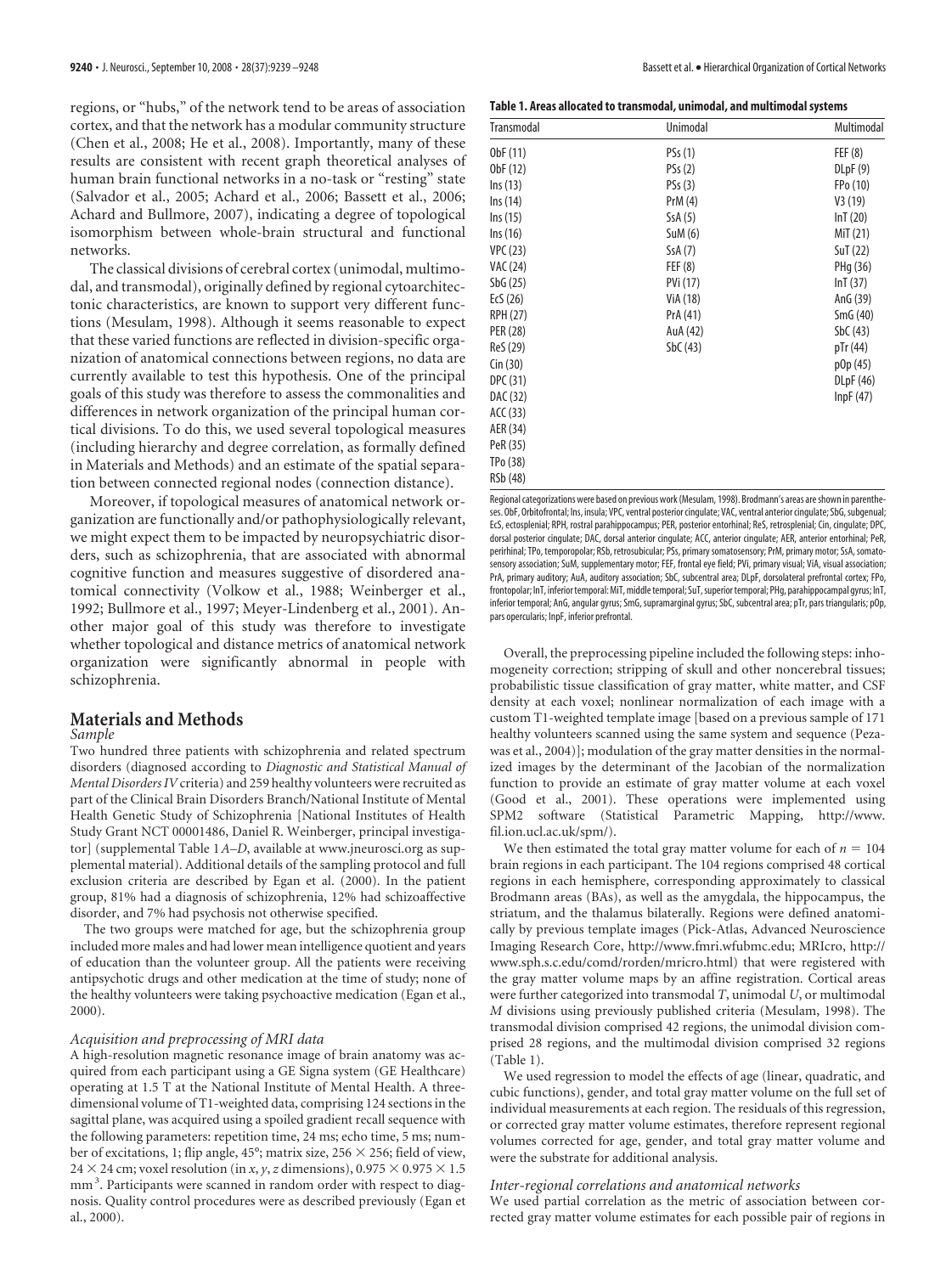each group separately. For each pair of regions *i* and *j*, we computed the correlation in corrected gray matter volume over subjects  $\rho_{i,j}$  after removing the effects of all other regions  $m \neq (i, j)$ . This resulted in a pair of  ${104 \times 104}$  partial correlation matrices, each within-group matrix representing the specific associations in corrected gray matter volume between each of the 5356 possible pairs of regions.

From each partial correlation matrix *R*, we derived a binary adjacency matrix *A*, the  $a^{i,j}$  elements of which are zero if  $\rho_{|i,j|} < \tau$  and unity if  $\rho_{|i,j|}$  $\geq \tau$ , where  $0 < \tau < 1$  is an arbitrary threshold. The adjacency matrix can in turn be represented as an undirected graph *G*, where a line or edge is drawn between two regional nodes if the partial correlation between them exceeds the threshold.

Rather than restricting our analysis to a set of graphs obtained by applying a single threshold value to the partial correlation matrices, we systematically explored the properties of the graphs over a range of thresholds. When  $\tau \rightarrow 1$ , the number of edges in the graph *E* will monotonically decrease toward its minimum value (0); when  $\tau \rightarrow 0$ , the number of edges will monotonically increase toward its maximum value  $(E_{\text{max}} = 5356)$ . The number of edges in a graph, divided by the maximum possible number of edges, can be used as a simple measure of the threshold-dependent cost of the graph (Latora and Marchiori, 2001; Achard and Bullmore, 2007):  $0 < K(\tau) = E(\tau)/E_{\text{max}} < 1$ . Thus, it is possible to represent various measures of network organization within each group as a function of cost and to compare topological and anatomical properties of the graphs between groups while ensuring that the number of edges is the same for each group over the range of thresholds considered (Bollobás, 1985).

#### *Overview of network analysis*

We investigated network architecture at global, divisional, and regional scales. Analysis of cortical divisions, by definition, only included cortical regions, whereas analysis at global and regional scales also included subcortical regions. Global network architecture was quantified in terms of small-worldness and degree distribution of the whole-brain network. Divisional architecture was characterized in terms of small-worldness, degree distribution, hierarchy  $(\beta)$ , degree correlation  $(r)$ , and connection distance (*d*). Regional properties were described in terms of degree (*k*), clustering (*C*), and several measures of centrality (e.g., betweenness centrality, *Bc* ). The computation of these metrics requires binary graphs, or adjacency matrices, obtained by thresholding the partial correlation matrices. Thus, we first established the range of thresholds that yielded fully connected, small-world graphs. We then averaged the divisional and regional metrics over this small-world regime and compared the results, when appropriate, to null distributions obtained from randomly connected graphs. Furthermore, using permutation tests, we looked for significant differences in divisional and regional metrics between the normal and schizophrenic groups.

#### *Topological and distance metrics*

Here we provide brief, formal definitions of each of the metrics used in this study.

*Degree, path length, clustering, and small-worldness.* The degree of a node, *k*, is simply the number of edges that connect it to the rest of the network: highly connected nodes have large degree. The degree distribution represents the probability of a given degree over all nodes in the network.

The minimum path length between two nodes in a graph,  $L_{i,j}$ , is the smallest number of edges that must be traversed to make a connection between them. If  $L_{i,j} = 1$ , the two nodes are nearest neighbors, directly connected to each other by a single edge. The characteristic path length, or average of *Li,j* over all possible pairs, is thus a measure of the global connectivity of the network.

The clustering coefficient, *C*, is defined as follows:

$$
C = \frac{1}{N_{Gi}(N_{Ci} - 1)} \sum_{j,k \in G_i} \frac{1}{L_{j,k}},
$$

where  $G_i$  is the subgraph of nodes and edges connected to node  $i$ , and  $L_{i,k}$ is the minimum path length between nodes*j* and *k* in the subgraph. Thus, clustering is a measure of the local connectivity of a regional node.

Small-worldness,  $\sigma$ , of a complex network is defined as high clustering *C* compared with the clustering of a comparable random graph  $C_R$  but characteristic path length approximately the same as in a comparable random graph  $L_R$  (Watts and Strogatz, 1998). This can be summarized by the scalar  $\sigma = \frac{C/C_R}{L/L}$  $\frac{1}{L/L_R}$  (Humphries et al., 2006), which will be greater than unity for a small-world network. We estimated the small-worldness of the whole-brain network at each cost by sampling 100 random graphs (with the same number of nodes and degree distribution as the brain networks) and using the resulting estimates of  $L_R$  and  $C_R$  to estimate the distribution of  $\sigma$ . We defined the upper limit of the small-world regime as the highest cost ( $K = 0.25$ ) at which the minimum value of  $\sigma$  was greater than 1.

*Hierarchy.* The hierarchical structure of the networks was quantified by the  $\beta$  coefficient, which is a parameter of the power-law relationship between clustering *C* and degree *k* of the nodes in the network (Ravasz and Barabasí, 2003):  $C \sim k^{-\beta}$ . We estimated  $\beta$  by fitting a linear regression line to the plot of log(*C*) versus log(*k*) for the network at a given cost. To estimate hierarchy coefficients for the multimodal, unimodal, and transmodal divisions of cortex, we used the same regression model but fitted it separately to the regional data representative of each division. A large positive value of  $\beta$  means that the hubs of the network have high degree (total connectivity) but low clustering (local connectivity), indicating that they are connected predominantly to nodes not otherwise connected to each other.

*Assortativity.* The degree correlation, *r*, is a measure of the correlation between the degree of a node and the mean degree of its nearest neighbors (Newman, 2002). This parameter can be adapted to determine the assortativity of subnetworks by considering only the subset of edges that connect to any of the nodes within the subnetwork. A positive value of degree correlation,  $r > 0$ , indicates that nodes are likely to be connected to other nodes with the same degree and therefore that the high degree nodes or hubs of the network are likely to be connected to each other. This is characteristic of an assortative network. If the degree correlation is negative,  $r < 0$ , this implies that the hubs of the network are not connected to each other, and this is characteristic of a disassortative network.

*Connection distance.* The connection distance of an edge,  $d_{i,j}$ , was estimated by the Euclidean distance between the centroids of the connected regions *i* and *j* in standard stereotactic space. The mean connection distance, *d*, was defined as the average connection distance over all edges in a network. Thus, connection distance differs from the other, topological and dimensionless metrics we used in that it represents a spatial or topographic property of the network and has units of millimeters.

*Centrality and identification of network hubs.* Several different metrics are available to identify the regional hubs of a network. As already noted, high degree is one such criterion; however, various measures of centrality have also been advocated for this purpose (Sporns et al., 2007). We used four measures to identify regional hubs: degree  $k$ , betweenness  $B_{c}$ , closeness  $C_c$ , and eigenvector centrality  $E_c$ . A given region was defined as a hub if its value for one or more of these measures was at least 2 SDs greater than the mean over all regional nodes in the network.

The betweenness centrality for the *i*th region in a graph *G* is defined as follows:

$$
B_c(i) = \sum_{j \neq m \neq i \in G} \frac{\sigma_{j,m}(i)}{\sigma_{j,m}},
$$

where  $\sigma_{i,m}$  is the number of shortest geodesic paths between regions *j* and *m*, and  $\sigma$ <sub>*im*</sub>(*i*) is the number of shortest geodesic paths between *j* and *m*, which pass through node *i*.

The closeness centrality is defined as follows:

$$
C_c(i) = \frac{1}{\sum_{j \in G} L_{i,j}},
$$

where *j* denotes one of the nodes accessible from the index node *i*, and  $L_{i,j}$ is the shortest path between nodes *i* and *j*.

The eigenvector centrality of the *i*th node is the *i*th component of the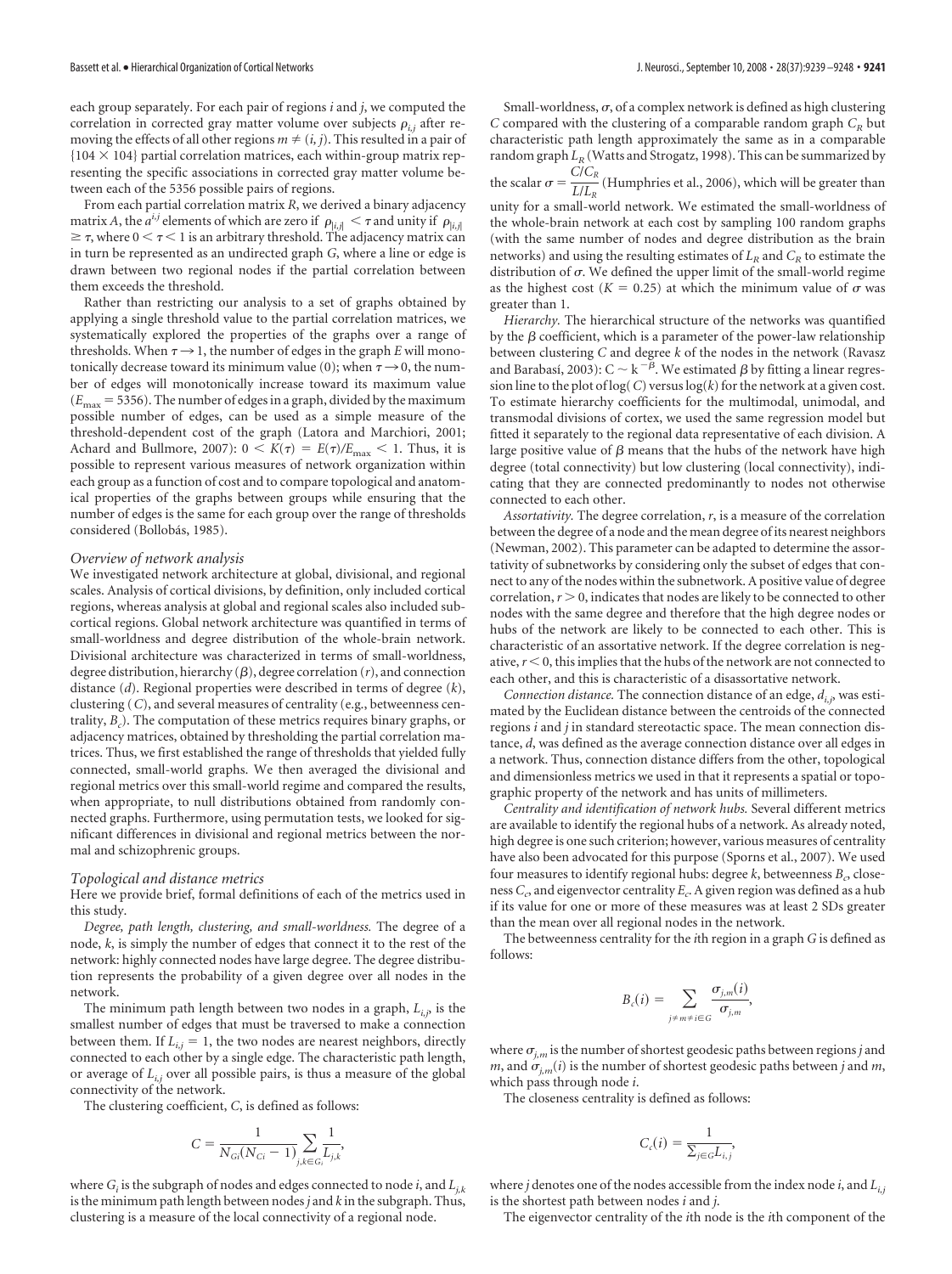

Figure 1. Schematic of procedure to construct human whole-brain anatomical networks. Top row, Structural MR images (A) are segmented by a tissue classification algorithm to produce maps of gray matter (B) that are then multiplied by a regionally parcellated template image (C) to estimate regional gray matter volume in each of 104 brain regions. The partial correlation of regional gray matter volume is estimated for each possible pair of regions and compiled in a {104  $\times$  104} inter-regional partial correlation matrix (*D*). Middle row, Various thresholds can be applied to generate adjacency matrices of variable sparseness from the partial correlation matrix (*E*). Bottom row, The adjacency matrices are visualized as undirected graphs or networks by plotting each region as a node in anatomical space (using the*x*and*z*coordinates of the regional centroid in Montreal Neurological Institute space) and drawing an edge between regions that have strongly correlated gray matter densities (non-zero elements in the adjacency matrix) ( $F$ ). Results are shown for networks with costs in the range 0.25  $\geq K \geq 0.05$ .

eigenvector of the adjacency matrix *A* associated with the largest eigenvalue.

## *Statistical analysis*

We compared the observed values of hierarchy  $\beta$ , degree correlation  $r$ , and connection distance *d* in cortical networks to their distributions in comparable random graphs with the same number of nodes and degree distributions. At each cost in the small-world regime, we sampled 1000 random graphs and estimated the mean and SD of each parameter so that we could then calculate a *Z*-score for the corresponding parameter estimated in the cortical network. For example, the *Z*-score for the hierarchy coefficient of the multimodal network thresholded at arbitrary cost was thus defined as follows:

$$
Z(\mathcal{M}) = \frac{\beta_{\mathcal{M}} - \overline{\beta_{R}}}{SD(\beta_{R})},
$$

where  $\beta_{\rm p}$  denotes the hierarchy coefficient of the comparable random graph. Maximum *Z*-scores, and *Z*-scores averaged over all costs in the small-world regime, i.e.,  $0.15 \le K \le 0.25$ , were used to summarize the topological properties of the cortical networks compared with random networks.

To investigate topological and distance parameter differences between the healthy volunteers and the people with schizophrenia, we used a permutation test. The regional gray matter volume estimates for each participant were randomly reassigned to one of two groups comprising the same number of subjects as the volunteer (259) or schizophrenia (203) groups. The partial correlation matrix was then estimated and thresholded; the graph parameters were calculated at each cost in the small-world regime, and the between-group difference in all parameters was calculated for each permutation. This procedure was repeated 5000

times to sample the permutation distributions of all parameter differences under the null hypothesis that observed topological differences were not determined by true group membership. The one-tailed *p* value was then calculated as the proportion of entries in the corresponding permutation distribution that were greater than (or smaller than) the observed between-group difference.

All topological and statistical operations were implemented using Statistica (version 6.0; StatSoft) or Matlab (version 2007a; MathWorks) software. The networks in Figure 4 were created using Pajek software (http://pajek.imfm.si/doku.php?id-download).

## **Results**

# **Defining a small-world cost regime**

The topological properties of the networks derived by thresholding the matrix of inter-regional correlations in gray matter volume will depend on the choice of threshold value. If the threshold is high and the number of edges is low, the network will be sparsely connected and some regional nodes may be disconnected; if the threshold is low and the number of edges is high, the network will be more densely connected but will also have a random topology (Fig. 1). Our first effort was therefore to define a range of thresholds that yielded fully connected networks with a small-world topology. We found that networks were fully connected when the cost of the network *K*, defined as the number of edges divided by the maximum possible number of edges, was  $>0.15$ . For each fully connected network, we calculated the small-world scalar  $\sigma$ , which provides a convenient summary of the small-worldness of a network compared with equally sized random graphs: if  $\sigma \gg 1$ , the network in question is small-world.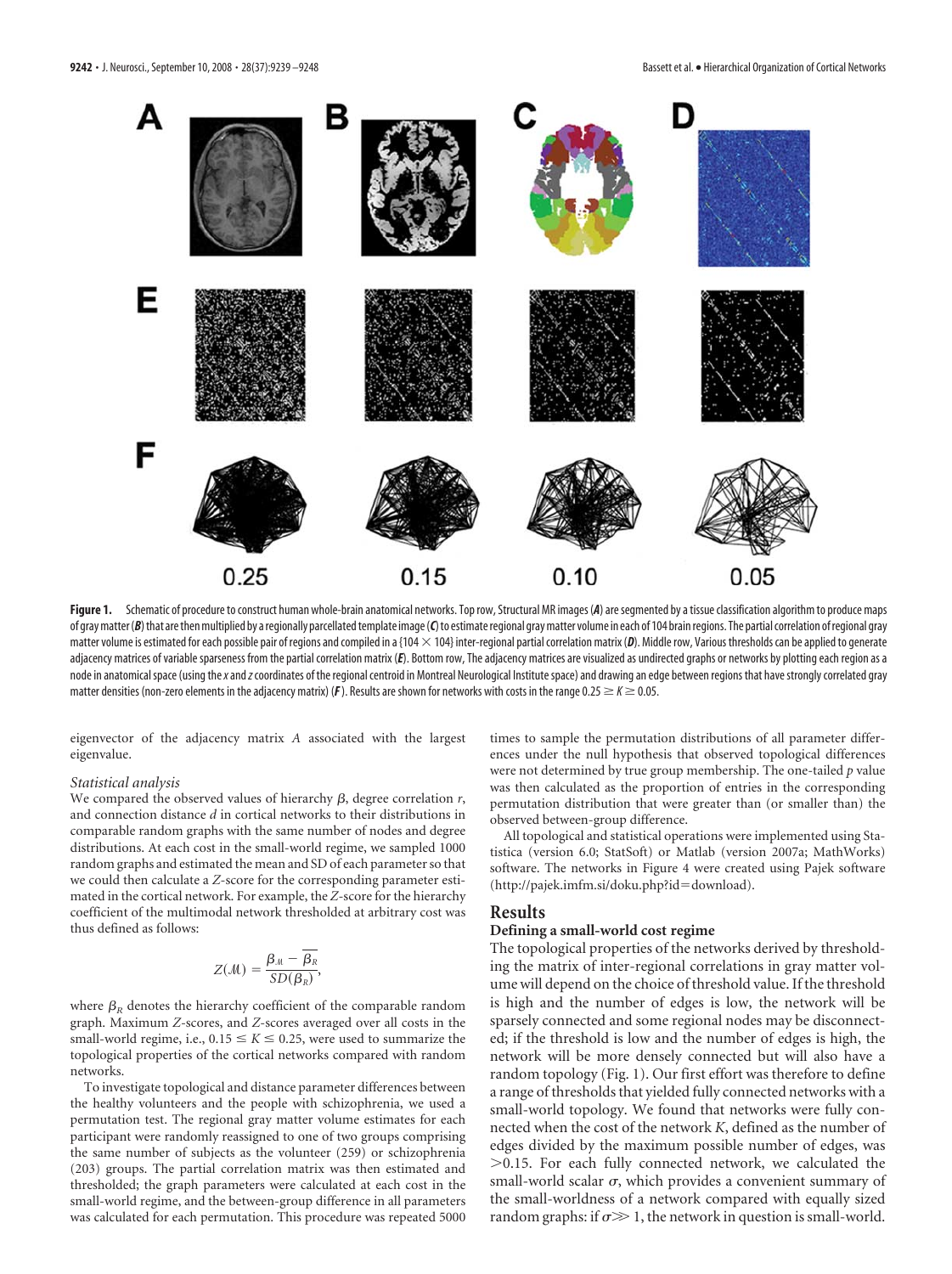

**Figure 2.** Organization of normal human brain anatomical networks in the small-world regime. A, Small-world metric,  $\sigma$ , in the cost range 0.05  $K < 0.25$  showing that the mean value of  $\sigma \geq$ 1.2 when *K* 0.25. *B*, Minimum degree*k*(red) and minimum clustering*C*(black) of the whole-brain networks as functions of costshowing that clustering or degree ofsome nodes is 0 when *K* 0.15. C, Anatomical representation of a sparsely thresholded network showing regional nodes color coded according to their membership of classical cortical divisions: transmodal (red), unimodal (green), and multimodal (blue). Z-scores for hierarchy coefficients ( $\beta$ ; in D), degree correlation or assortativity (r; in E), and mean connection distance (d; in F) for the three cortical networks as a function of cost in the small-world regime; gray areas indicate the 80% confidence interval for the parameters estimated in comparable random graphs ( $-1.65 < Z < 1.65$ ).

As shown in Figure 2, we found that the sparsest networks were clearly small-world, e.g.,  $\sigma$  was  $\geq$  when only 5% of possible connections were represented in the network ( $K \sim 0.05$ ). However, as expected, when the connection cost was increased, the value of  $\sigma$  monotonically declined toward an asymptotic value of 1. For costs greater than  $K \sim 0.25$ , we found that  $\sigma \le 1.2$ , indicating that the brain networks were becoming topologically indistinguishable from random graphs. Thus, we identified the range of costs  $0.15 \le K \le 0.25$  as the regime associated with small-world properties of sparse but fully connected brain anatomical networks. All subsequent analysis focused on networks in this regime.

## **Normal cortical network organization**

The small-world properties of the healthy human cortical network were consistent with previous reports (He et al., 2008). Moreover, the cumulative degree distribution of the whole-brain networks was found to follow an exponentially truncated power law, which was also consistent with previous studies of both anatomical (He et al., 2008) and functional (Achard et al., 2006) networks derived from (functional) MRI data (supplemental Fig. 1, available at www.jneurosci.org as supplemental material).

As shown in Table 2, regions of right premotor cortex (BA 6), orbitofrontal cortex (BA 11), middle temporal cortex (BA 21), retrosplenial (BA 29), dorsal lateral prefrontal cortex (BA 46), and insula (BA 14), were identified as hubs of the normal network by two of the four (degree or centrality) parameters considered; left retrosplenial cortex was identified by three parameters, and anterior cingulate cortex was identified as a hub by only one parameter.

## **Network properties of normal cortical divisions**

The multimodal network *M* was the only cortical division that demonstrated a significant degree of hierarchical organization: the mean hierarchy coefficient over all costs in the small-world regime was  $\beta_M = 0.16$ , and the maximum *Z*-score for the hierarchy coefficient of the multimodal network compared with random networks was  $max(Z_M(\beta)) = 2.09$ ,  $p \sim 0.04$ . Unimodal *U* and transmodal *T* cortical network hierarchy coefficients were generally closer to 0 ( $\beta_U$  =  $-$  0.06;  $\beta_T$  =  $-$  0.14) and consistently fell within the 80% confidence interval for the hierarchy coefficient of comparable random networks.

The transmodal network was the only cortical division that demonstrated a significant degree of assortativity: the mean assortativity over all costs in the small-world regime was  $r_T = 0.048$ , and the maximum *Z*-score for the assortativity of the transmodal network compared with random networks was  $max(Z_T(r)) = 1.93$ ,  $p = 0.027$ . Multimodal and unimodal networks had assortativity coefficients closer to zero ( $r_M = -0.015$ ;  $r_U = 0.019$ ) and consistently fell within the 80% confidence interval for assortativity of comparable random networks.

Mean connection distance (*d*, *mm*) was greatest for multimodal cortex ( $d_M$  = 62), intermediate for unimodal cortex ( $d_U$  = 59), and smallest for transmodal cortex  $(d_T = 51)$ . However, connection distance was significantly smaller for all cortical net-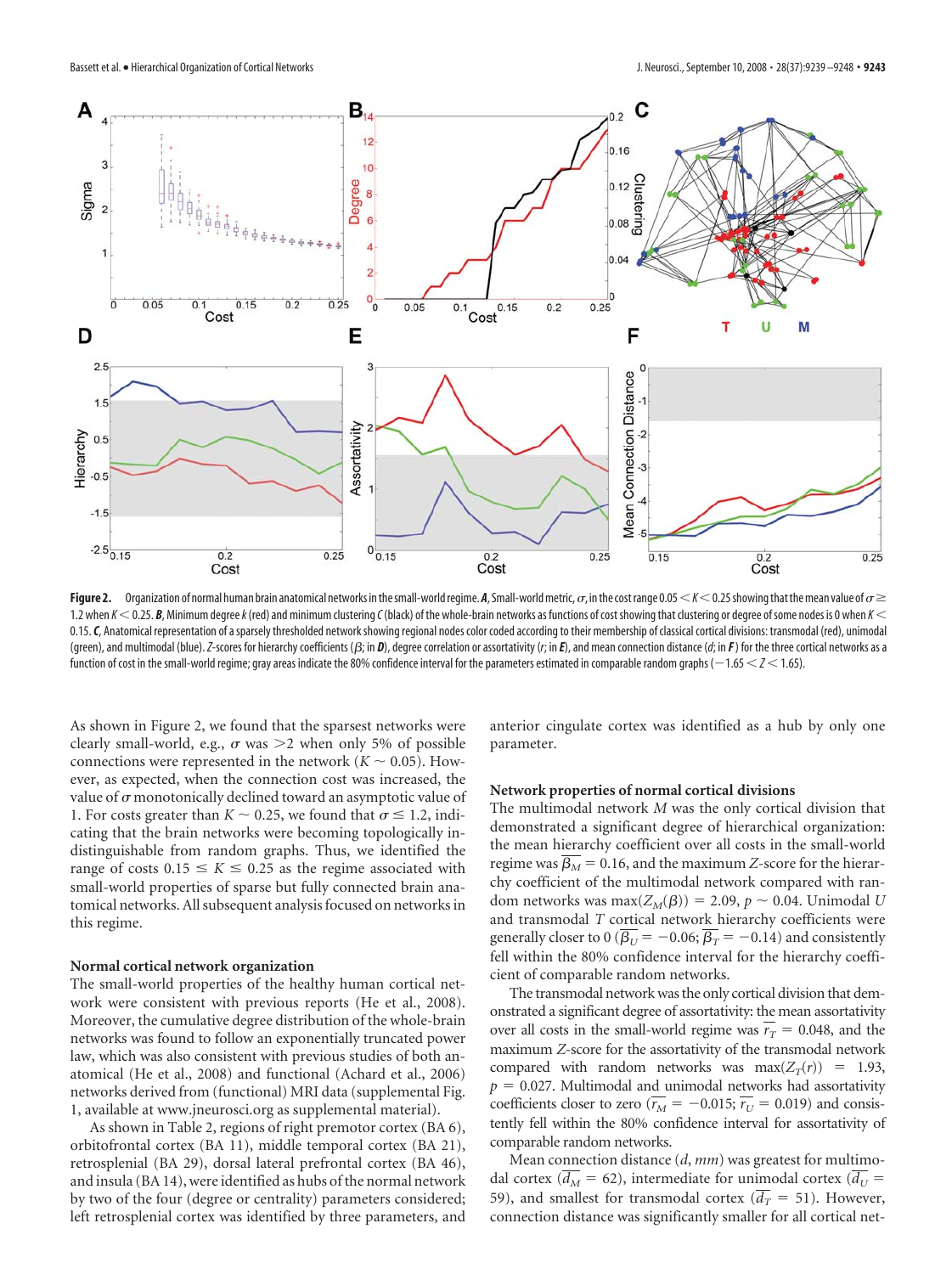|                           | $B_c$ | k   | $\mathbf{C}_c$ | $E_c$ |
|---------------------------|-------|-----|----------------|-------|
| <b>Healthy volunteers</b> |       |     |                |       |
| RBA6,                     |       |     |                |       |
| SuM                       | 2.9   | 2.4 |                |       |
| R BA 11,                  |       |     |                |       |
| 0bF                       | 2.9   | 2.1 |                |       |
| R BA 21,                  |       |     |                |       |
| MiT                       | 2.3   | 2.4 |                |       |
| R BA 29,                  |       |     |                |       |
| ReS                       | 2.5   | 2.4 | 2.1            |       |
| R BA 46,                  |       |     |                |       |
| <b>DLpF</b>               | 2.5   | 2.2 |                |       |
| L BA 14,                  |       |     |                |       |
| Ins                       | 2.3   | 2.1 |                |       |
| L BA 33,                  |       |     |                |       |
| ACC                       |       |     |                | 2.2   |
| L BA 46,                  |       |     |                |       |
| <b>DLpF</b>               | 2.9   | 2.1 |                |       |
| People with schizophrenia |       |     |                |       |
| R BA 15,                  |       |     |                |       |
| Ins                       |       | 2.0 |                | 2.3   |
| R BA 37,                  |       |     |                |       |
| lnT                       | 4.9   | 3.4 | 2.51           | 2.8   |
| L BA 4,                   |       |     |                |       |
| PrM                       | 2.2   | 2.1 |                | 2.2   |
| L BA 15,                  |       |     |                |       |
| Ins                       | 2.4   |     |                |       |
| L BA 38,                  |       |     |                |       |
| <b>TPo</b>                | 2.3   |     |                |       |
| L BA 45,                  |       |     |                |       |
| p <sub>Op</sub>           | 2.2   | 2.1 |                | 2.1   |
| R Thal                    |       | 2.0 |                | 2.2   |

Hubs are defined by various centrality parameters for healthy volunteers (HV) and people with schizophrenia (SCZ). Values indicate the number of SDs away from the mean. L, Left; R, right. See Table 1 for abbreviations of Brodmann's areas.

works than for comparable random networks ( $z_T$  = 4.54,  $p = 2 \times$  $10^{-6}$ ;  $\overline{z_U} = 4.24$ ,  $p = 1 \times 10^{-5}$ ;  $\overline{z_M} = 4.13$ ,  $p = 2 \times 10^{-5}$ ).

In short, these results suggest that all cortical divisions share the important organizational principle of tending to reduce wiring costs (compared with random networks), but multimodal cortex is differentiated by significantly nonrandom hierarchy and transmodal cortex is differentiated by nonrandom assortativity of network organization.

## **Cortical network organization in schizophrenia**

The whole-brain anatomical networks constructed from MRI data on people with schizophrenia also showed fully connected, small-world properties ( $\sigma$  > 1) in the cost range 0.15  $\le K \le 0.25$ . The degree distribution of the schizophrenic network also followed an exponentially truncated power law (supplemental Fig. 1, available at www.jneurosci.org as supplemental material).

However, as shown in Table 2, the hubs of the schizophrenic network were qualitatively different from the hubs of the normal network. For example, dorsolateral prefrontal cortex, which was identified bilaterally as a hub in healthy volunteers, did not show this property in patients. Instead, insula, thalamus, temporal pole, pars opercularis (inferior frontal), inferior temporal, and precentral cortex were identified as hubs by at least one parameter in the patient group. Only one region (inferior temporal gyrus; BA 37) was consistently identified as a hub in the schizophrenic network by all four centrality parameters.

In addition to its effects on global organization, we also con-

sidered the effects of schizophrenia on organization of each of the three subdivisions of cortex: transmodal, unimodal, and multimodal. There were a number of differences between the groups in organization of the multimodal cortical network. As shown in Figure 3, the multimodal network was less hierarchical throughout the small-world regime in people with schizophrenia, and this difference was statistically significant (permutation test,  $p =$ 0.018). The between-group differences in hierarchical organization of the multimodal cortical network were also visualized graphically (Fig. 4). Finally, the mean connection distance was significantly greater for the multimodal network in people with schizophrenia (permutation test,  $p = 0.028$ ).

All topological changes were specific to the multimodal network because there were no significant differences between groups in hierarchy, assortativity, or connection distance of transmodal or unimodal networks.

We finally explored group differences in the organization of the networks at a regional level by testing for a significant between-group difference in the degree, clustering, and betweenness centrality of each node separately (Fig. 3). The clustering coefficient was the most sensitive measure of between-group differences: 23 regional nodes showed significant differences in clustering, mostly (78%) in the left hemisphere, and most (61%) reflecting increased clustering in schizophrenia. The regions predominantly affected were in premotor, prefrontal, orbitofrontal, inferior temporal, medial temporal, cingulate, and insular cortex. Similar profiles of regional abnormality in the patients compared with controls were identified in terms of degree and betweenness centrality (Fig. 3).

## **Discussion**

## **Properties of healthy human cortical networks**

One of our main findings was that classical divisions of normal human cortex shared some general principles of large-scale anatomical organization but also differed in some important global network properties.

All cortical networks (multimodal, unimodal, and transmodal) demonstrated connection costs significantly less than expected in comparable random graphs. This is compatible with previous work highlighting the efficiency of (axonal) wiring in nervous systems and consistent with the hypothesis, first suggested by Durbin and Mitchison (1990), that minimization of connection costs has been an important fitness criterion for evolution of all major components of human brain (Chklovskii et al., 2002; Chklovskii, 2004). All three networks also shared smallworld properties and exponentially truncated power-law degree distributions (supplemental Fig. 1, available at www.jneurosci. org as supplemental material), implying the existence in each network of a subset of highly connected hub regions and replicating previous findings in healthy human whole-brain networks (He et al., 2008).

Small-worldness is an almost ubiquitous property of complex, real-life networks, and, more specifically, it makes sense as a principle of brain topology because it supports both modular and distributed (high complexity) processing dynamics, which are well recognized as complementary aspects of the computational repertoire of the brain (Sporns et al., 2002; Bassett and Bullmore, 2006). A truncated power-law degree distribution is another property that seems to be common to a wide variety of information systems, including the Internet and World Wide Web, the extent of truncation tending to be greater (the probability of a very high degree hub being smaller) in physically embedded networks, such as the global air transportation network. Our obser-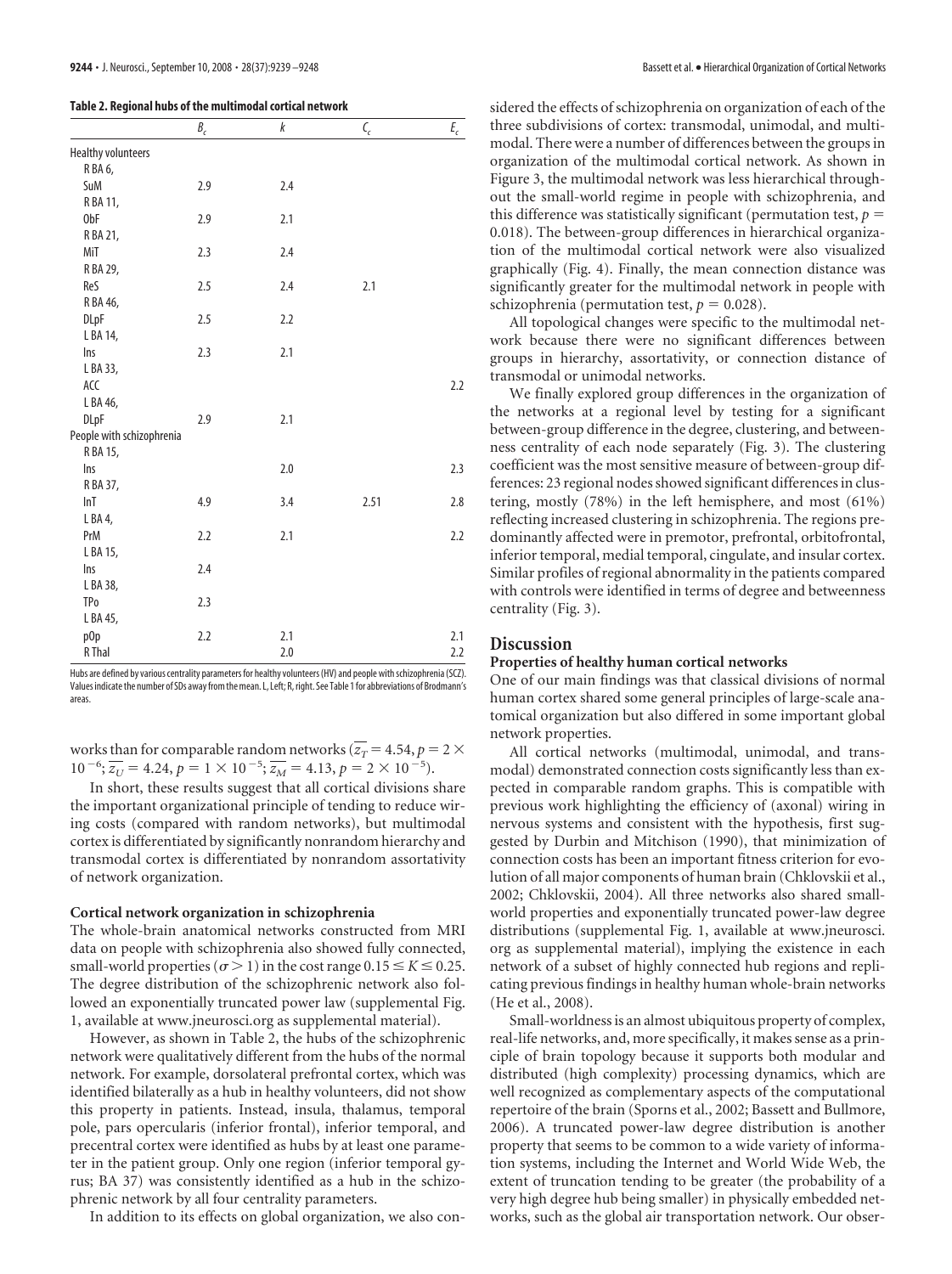

Figure 3. Effects of schizophrenia on organization of the multimodal cortical network. Top row, Hierarchy coefficients ( $\beta$ ; in *A*), degree correlation or assortativity (*r*; in *B*), and mean connection distance (d; in *C*) as functions of cost in the small-world regime for healthy volunteers (black lines) and people with schizophrenia (red lines). Middle and bottom rows, Between-group differences in regional degree (k; in **D, G**), clustering (**C**; in **E, H** ), and betweenness centrality (B<sub>c</sub>; in **F, I** ). In the middle row, regional differences are represented anatomically in the context of a sparsely thresholded whole-brain network; red nodes have significantly greater hub criteria, and black nodes have significantly smaller hub criteria, in people with schizophrenia. The size of the node is inversely proportional to the p value of the between-group difference. In the bottom row, the red and black bars represent the rank-ordered and anatomically labeled p values for the 10 most significant between-group differences in each of the hub criteria.

vation of hub regions in multimodal, unimodal, and transmodal networks is compatible with several previous reports of hub regions in whole-brain anatomical networks and suggests that the degree distribution is a conserved and invariant parameter of brain network organization at global and divisional scales.

However, it was also evident that the three cortical systems were not topologically identical. The strongest contrast was between the multimodal network and the transmodal network, with the unimodal network tending to have less differentiated properties. For example, mean connection distance was greatest for multimodal cortex, least for transmodal cortex, and intermediate for unimodal cortex. This is not surprising when we recall that many of the more recently evolved regions of neocortex comprising the multimodal system are anatomically distributed over the lateral surfaces of the cerebral hemispheres, whereas many of the phylogenetically older regions of allocortex or paleocortex comprising the transmodal system are concentrated in medial temporal and other limbic structures. A less predictable difference between the networks was that multimodal cortex was hierarchical, whereas transmodal cortex was assortative.

The hubs of a hierarchical network are highly connected but have low clustering; they are mainly connected to nodes that are not otherwise connected to each other. This architecture seems generally typical of corporate, information, or infrastructural systems; it favors executive-report relationships between nodes and conserves wiring costs, but it is vulnerable to targeted attack on the hubs (Ravasz and Barabasí, 2003; Sakata et al., 2005; Vahdatpour et al., 2005). The hubs of an assortative network are highly connected to each other, and this organization is more typical of social networks (although also reported for protein–protein networks) (Newman, 2002; Ravasz and Barabasí, 2003; Barrat et al., 2004; Trusina et al., 2004; Aftabuddin and Kundu, 2007). Assor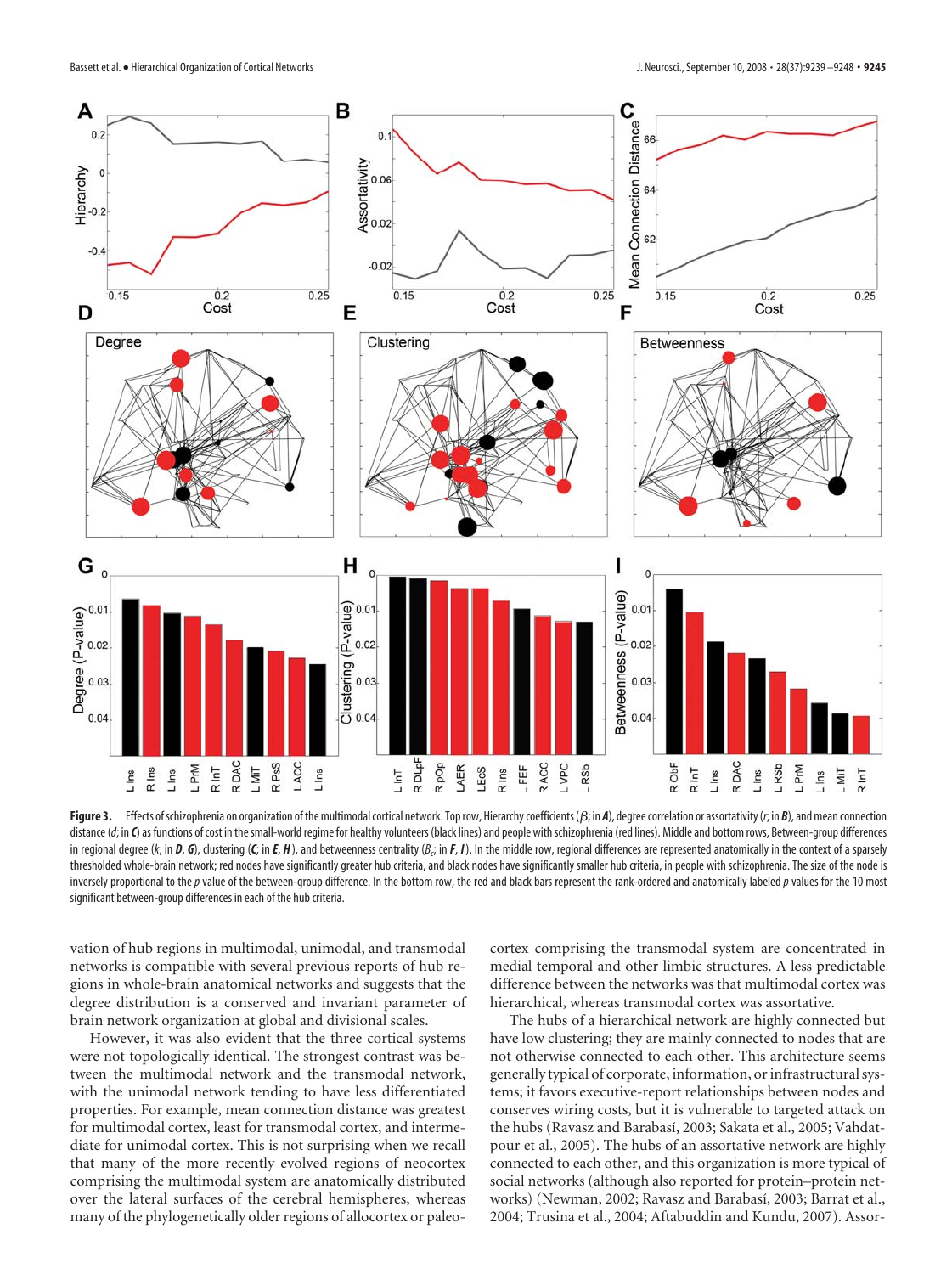tative networks are robust against random or targeted removal of hubs, percolate easily, and have low epidemic thresholds. Different growth processes have been implicated in the generation of hierarchical and assortative networks (Cantanzaro et al., 2004).

Returning to our results in this context, we can see that the topological differences between multimodal and transmodal cortex could be significant in terms of their differential function, robustness to damage or disease, and development. More specifically, they suggest that multimodal and transmodal systems have been formed by different growth processes and/or evolved to satisfy different selection criteria. The emergence of a hierarchical organization in multimodal cortex, for example, might reflect a greater selection pressure on wiring cost at the expense of robustness as a function of the considerable increase in total brain volume associated with the evolutionary expansion of neocortex.

## **Disorganization of cortical networks in schizophrenia**

This study represents the first effort to characterize the anatomical (dis)organization of brain networks in schizophrenia using graph theoretical tools, and, in so doing, we have observed a number of interesting results.

First, we have shown that several global

parameters of whole-brain network architecture, such as smallworldness and the degree distribution, were close to their values in healthy volunteers, suggesting that key aspects of brain organization are highly conserved even in the presence of a putative neurodevelopmental disorder with profound effects on complex brain functions.

Second, we found that the three classical cortical divisions were differentially associated with the state of schizophrenia. Transmodal and unimodal cortical networks showed no significant difference in hierarchy, assortativity, or connection distance compared with healthy volunteers, whereas the multimodal cortical network had significantly reduced hierarchy and increased connection distance, as well as a trend to increased assortativity. In short, the multimodal network in schizophrenia had characteristics that might be interpreted as less efficiently wired, and the hubs of the network tended to be abnormally clustered and connected to other nodes of high degree. When we considered the multimodal network at a finer-grained regional level of topological analysis, these observations were corroborated by the finding that the predominantly prefrontal hubs of the normal network were replaced by inferior temporal, insular, and cingulate hubs in people with schizophrenia. Moreover, there were numerous between-group differences in regional clustering and other properties, involving mainly components of frontal, medial temporal, cingulate, and insular cortex, many of which have been suggested previously to be anatomically abnormal in schizophrenia (Weinberger et al., 2001; Ellison-Wright et al., 2008).

In short, our data are consistent with previous evidence that



**Figure 4.** Graphical visualization of multimodal network hierarchy in healthy volunteers (*A*) and people with schizophrenia (*B*). Nodes are ordered according to their degree ( *y*-axis). Size of nodes indicates greater than (large) or less than (small) average clustering. Color of the nodes indicates lobe location: frontal (blue), temporal (green), parietal (black), or occipital (red). Lettering indicates approximate Brodmann area, and the  $^\prime$  denotes left-sided regions. Note that highly clustered nodes are concentrated at the bottom of the normal hierarchy, which is dominated by highly connected nodes (many of them frontal) with low clustering; conversely, in people with schizophrenia, highly clustered nodes are more evenly distributed in terms of their degree, and frontal hubs are less prominent.

schizophrenia may be conceived of as a dysconnectivity syndrome (Volkow et al., 1988; Weinberger et al., 1992; Bullmore et al., 1997; Meyer-Lindenberg et al., 2001, 2005), principally impacting on the normally efficient constitution of a frontally dominated hierarchical network of multimodal cortex. This view is consistent with many previous cognitive studies of schizophrenia, which have repeatedly emphasized deficits in executive and attentional processes dependent on lateral prefrontal cortical connectivity (Weinberger et al., 2001) and the many previous reports of functional and structural MRI abnormalities in multimodal association cortex and related white matter tracts (Woodruff et al., 1997; Weinberger et al., 2001; Buchanan et al., 2004; Honea et al., 2005; Kanaan et al., 2005; Gur et al., 2007; Kubicki et al., 2007). Our data are also potentially consistent with theoretical models of abnormal anatomical connectivity in schizophrenia at a synaptic level (Friston, 1998). For example, abnormal experience-dependent plasticity, leading to changes in synaptic density or dendritic arborization, could be reflected by abnormal inter-regional covariation of gray matter volume, even in the absence of macroscopic abnormalities of white matter tracts detectable by diffusion tensor imaging (DTI).

## **Methodological issues**

The main limitation of our analysis is that, because the anatomical connectivity matrix is estimated on the basis of inter-regional correlations estimated over subjects, we have no opportunity to directly relate network metrics to individual differences in brain functions.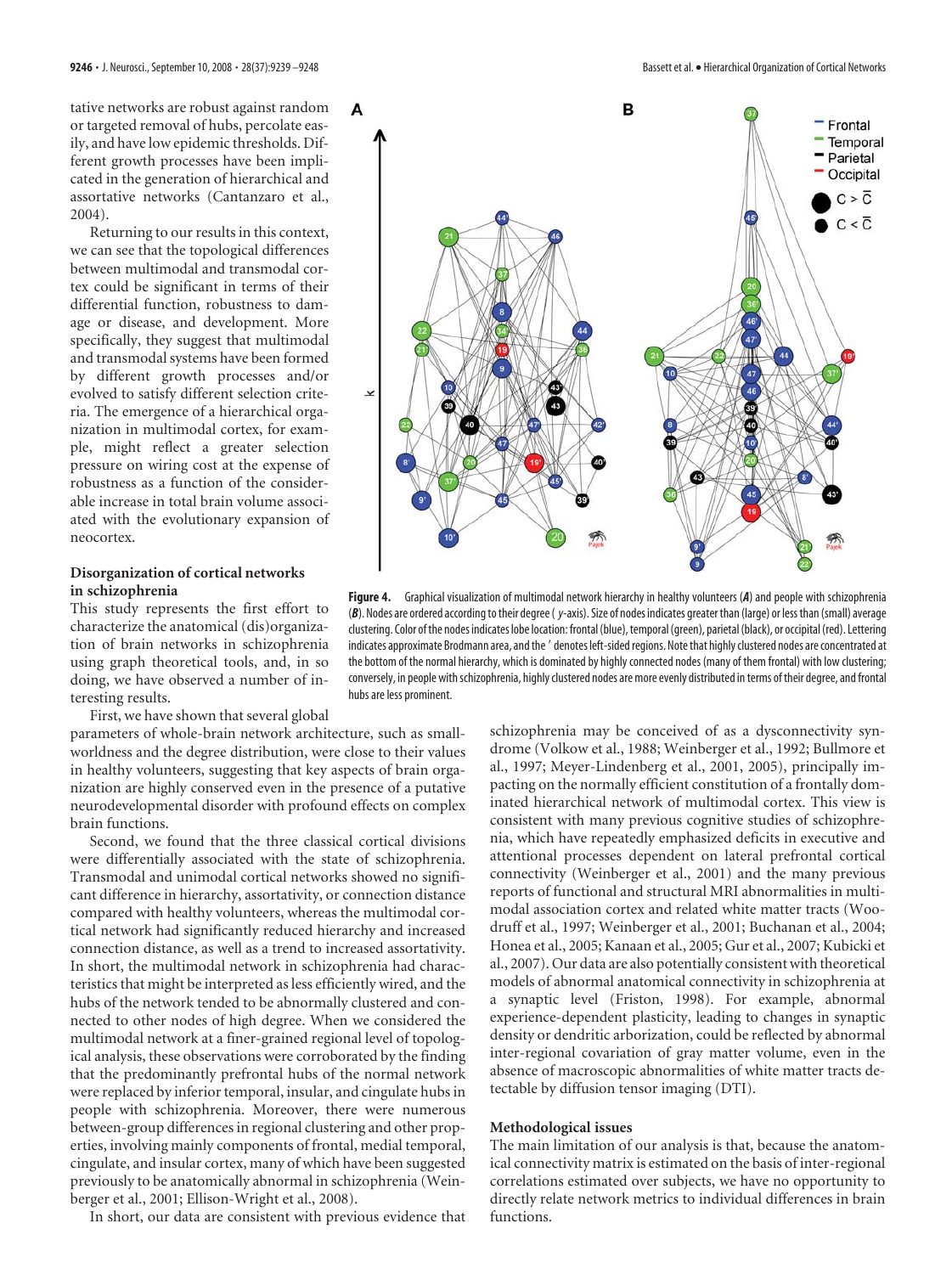It is also notable that our measurements of regional gray matter volume and the definition of multimodal, transmodal, and unimodal systems were both based on a priori anatomical classifications that are well respected and broadly conventional but to which alternatives exist. Adoption of different anatomical standards may have some effect on the pattern of results, but, pending a consensus on human cortical parcellation, this issue will remain somewhat arbitrary.

Another important consideration is that we have not made direct measurements of anatomical connectivity, as can be done by tract tracing in animals, but have instead inferred anatomical connectivity from covariation in regional gray matter volume. A direct proof that correlations of gray matter volume across subjects are indicative of axonal connectivity via white matter tracts has not been provided. However, strong correlations between brain regions known to be anatomically connected have been observed in previous optimized voxel-based morphometry studies (Mechelli et al., 2005; Pezawas et al., 2005). Similarly, correlations between left inferior frontal and superior temporal regions in cortical thickness measurements were validated previously as indirect markers of anatomical connectivity by direct comparison with DTI measurements of the arcuate fasciculus (Lerch et al., 2006). There are also hypothetical reasons to expect that interconnected regions might have correlated gray matter volumes attributable to the mutually trophic effects of connectivity on growth of connected regions. For example, neurotrophic factors such as BDNF, and glutamatergic signaling via the NMDA receptor, are known to promote neuronal survival as well as maintain and increase dendritic volume in the adult brain (Burgoyne et al., 1993; Monfils et al., 2004). However, we acknowledge that the cellular substrates of covariation of MRI measurements of gray matter volume have not been completely determined (Weinberger and McCure, 2002), so our inference of anatomical connectivity should be regarded currently as tentative.

It also is important to acknowledge that brain volume measurements made with MRI reflect aspects of brain biology other than neuronal elements, including blood volume, perfusion, and physiological measures related to tissue hydration, which could have implications for correlated volume measures (Weinberger and McCure, 2002). Antipsychotic medications and heavy smoking, which are relatively specific to the patient sample, have been shown to have effects on these non-neuronal components of brain volume, which could bear on group differences found in this study. In future work, these and other issues could perhaps be resolved by estimating the anatomical network individually for each subject using DTI or by directly investigating cellular correlates of altered gray matter (co)variation in MRI measurements of appropriate animal models.

## **References**

- Achard S, Bullmore ET (2007) Efficiency and cost of economical brain functional networks. PLoS Comput Biol 3:e17.
- Achard S, Salvador R, Whitcher B, Suckling J, Bullmore E (2006) A resilient, low-frequency, small-world human brain functional network with highly connected association cortical hubs. J Neurosci 26:63–72.
- Aftabuddin M, Kundu S (2007) Hydrophobic, hydrophilic, and charged amino acid networks within protein. Biophys J 93:225–231.
- Barrat A, Barthélemy M, Pastor-Satorras R, Vespignani A (2004) The architecture of complex weighted networks. Proc Natl Acad Sci USA 101:3747–3752.
- Bassett DS, Bullmore E (2006) Small-world brain networks. Neuroscientist 12:512–523.
- Bassett DS, Meyer-Lindenberg A, Achard S, Duke T, Bullmore ET (2006) Adaptive reconfiguration of fractal small-world human brain functional networks. Proc Natl Acad Sci U S A 103:19518 –19523.

Bollobás B (1985) Random graphs. London: Academic.

- Buchanan RW, Francis A, Arango C, Miller K, Lefkowitz DM, McMahon RP, Barta PE, Pearlson GD (2004) Morphometric assessment of the heteromodal association cortex in schizophrenia. Am J Psychiatry 161:322–331.
- Bullmore ET, Frangou S, Murray RM (1997) The dysplastic net hypothesis: an integration of developmental and dysconnectivity theories of schizophrenia. Schizophr Res 28:143–156.
- Burgoyne RD, Graham ME, Cambray-Deakin M (1993) Neurotrophic effects of NMDA receptor activation on developing cerebellar granule cells. J Neurocytol 22:689 –695.
- Cantanzaro M, Caldarelli G, Pietronero L (2004) Assortative model for social networks. Phys Rev E 70:037101.
- Chen BL, Hall DH, Chklovskii DB (2006) Wiring optimization can relate neuronal structure and function. Proc Natl Acad Sci U S A 103:4723–4728.
- Chen ZJ, He Y, Rosa-Neto P, Germann J, Evans AC (2008) Revealing modular architecture of human brain structural networks by using cortical thickness from MRI. Cereb Cortex, in press.
- Chklovskii DB (2004) Exact solution for the optimal neuronal layout problem. Neural Comput 16:2067–2078.
- Chklovskii DB, Schikorski T, Stevens CF (2002) Wiring optimization in cortical circuits. Neuron 34:341–347.
- Durbin R, Mitchison G (1990) A dimension reduction framework for understanding cortical maps. Nature 343:644 –647.
- Egan MF, Goldberg TE, Gscheidle T, Weirich M, Bigelow LB, Weinberger DR (2000) Relative risk of attention deficits in siblings of patients with schizophrenia. Am J Psychiatry 157:1309 –1316.
- Ellison-Wright I, Glahn DC, Laird AR, Thelen SM, Bullmore E (2008) The anatomy of first-episode and chronic schizophrenia: an anatomical likelihood estimation meta-analysis. Am J Psychiatry 165:1015–1023.
- Friston KJ (1998) The disconnection hypothesis. Schizophr Res 30: 115–125.
- Good CD, Johnsrude IS, Ashburner J, Henson RN, Friston KJ, Frackowiak RS (2001) A voxel-based morphometric study of ageing in 465 normal adult human brains. Neuroimage 14:21–36.
- Gur RE, Keshavan MS, Lawrie SM (2007) Deconstructing psychosis with human brain imaging. Schizophr Bull 33:921–931.
- He Y, Chen ZJ, Evans AC (2007) Small-world anatomical networks in the human brain revealed by cortical thickness from MRI. Cereb Cortex 17:2407–2419.
- Hilgetag CC, Burns GA, O'Neill MA, Scannell JW, Young MP (2000) Anatomical connectivity defines the organization of clusters of cortical areas in the macaque monkey and the cat. Philos Trans R Soc Lond B Biol Sci 355:91–110.
- Honea R, Crow TJ, Passingham D, Mackay CE (2005) Regional deficits in brain volume in schizophrenia: a meta-analysis of voxel-based morphometry studies. Am J Psychiatry 162:2233–2245.
- Humphries MD, Gurney K, Prescott TJ (2006) The brainstem reticular formation is a small-world, not scale-free, network. Proc Biol Sci 273:503–511.
- Kanaan RA, Kim JS, Kaufmann WE, Pearlson GD, Barker GJ, McGuire PK (2005) Diffusion tensor imaging in schizophrenia. Biol Psychiatry 58:921–929.
- Kubicki M, McCarley R, Westin CF, Park HJ, Maier S, Kikinis R, Jolesz FA, Shenton ME (2007) A review of diffusion tensor imaging studies in schizophrenia. J Psychiatr Res 41:15–30.
- Latora V, Marchiori M (2001) Efficient behavior of small-world networks. Phys Rev Lett 87:198701.
- Lerch JP, Worsley K, Shaw WP, Greenstein DK, Lenroot RK, Giedd J, Evans AC (2006) Mapping anatomical correlations across cerebral cortex (MACACC) using cortical thickness from MRI. Neuroimage 31:993–1003.
- Mechelli A, Friston KJ, Frackowiak RS, Price CJ (2005) Structural covariance in the human cortex. J Neurosci 25:8303–8310.
- Mesulam MM (1998) From sensation to cognition. Brain 121:1013–1052.
- Meyer-Lindenberg A, Poline JB, Kohn PD, Holt JL, Egan MF, Weinberger DR, Berman KF (2001) Evidence for abnormal cortical functional connectivity during working memory in schizophrenia. Am J Psychiatry 158:1809 –1817.
- Meyer-Lindenberg AS, Olsen RK, Kohn PD, Brown T, Egan MF, Weinberger DR, Berman KF (2005) Regionally specific disturbance of dorsolateral